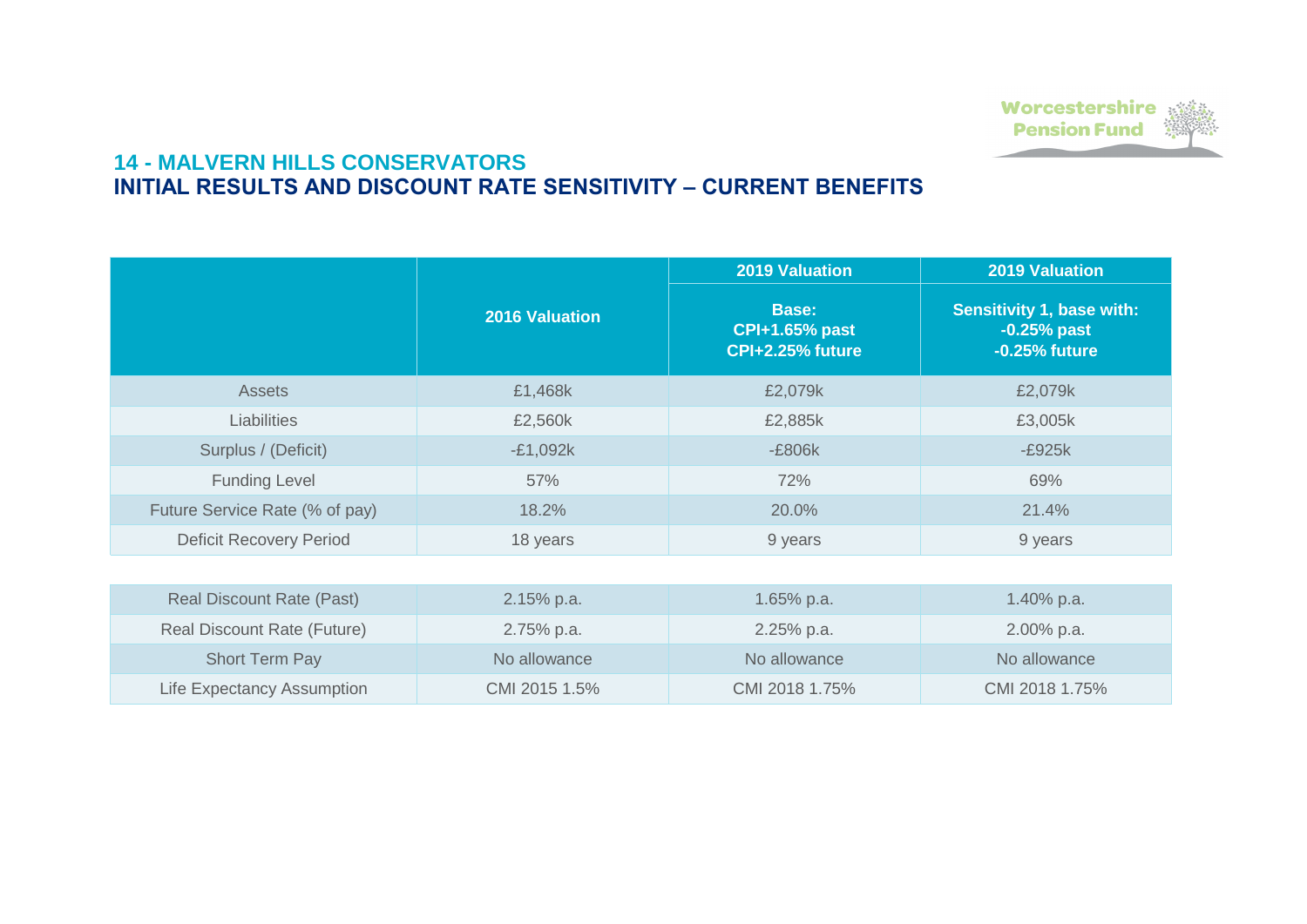## **14 - MALVERN HILLS CONSERVATORS PROVISIONAL CONTRIBUTIONS – CURRENT BENEFITS**

|                                     |                       | <b>2019 Valuation</b>                                            | <b>2019 Valuation</b>                                              |
|-------------------------------------|-----------------------|------------------------------------------------------------------|--------------------------------------------------------------------|
|                                     | <b>2016 Valuation</b> | <b>Base:</b><br><b>CPI+1.65% past</b><br><b>CPI+2.25% future</b> | <b>Sensitivity 1, base with:</b><br>$-0.25%$ past<br>-0.25% future |
| Payroll (2020/21 estimate)          | £265k                 | £265k                                                            | £265k                                                              |
| Future Service Rate (% of pay)      | 18.2%                 | 20.0%                                                            | 21.4%                                                              |
| Surplus / (Deficit)                 | $-E1,092k$            | -£806k                                                           | $-E925k$                                                           |
|                                     |                       |                                                                  |                                                                    |
| 2020/21 Future Service Amount       | £48k                  | £53k                                                             | £57k                                                               |
| 2021/22 Future Service Amount       | £50k                  | £55k                                                             | £59k                                                               |
| 2022/23 Future Service Amount       | £52k                  | £57k                                                             | £61k                                                               |
|                                     |                       |                                                                  |                                                                    |
| 2020/21 Deficit Recovery Amount     | £75k                  | £86k                                                             | £98k                                                               |
| 2021/22 Deficit Recovery Amount     | £77k                  | £89k                                                             | £102k                                                              |
| 2022/23 Deficit Recovery Amount     | £80k                  | £92k                                                             | £106k                                                              |
|                                     |                       |                                                                  |                                                                    |
| <b>Total 2020/21 Contributions</b>  | £123k                 | £139k                                                            | £155k                                                              |
| Total 2021/22 Contributions         | £127k                 | £144k                                                            | £161k                                                              |
| <b>Total 2022/23 Contributions</b>  | £132k                 | £149k                                                            | £167k                                                              |
| <b>Total Contributions (3 year)</b> | £382k                 | £432k                                                            | £483k                                                              |
|                                     |                       |                                                                  |                                                                    |
| <b>Total (all prepaid annually)</b> | n/a                   | £424k                                                            | £474k                                                              |
| <b>Total (all prepaid Apr 2020)</b> | n/a                   | £407k                                                            | £457k                                                              |



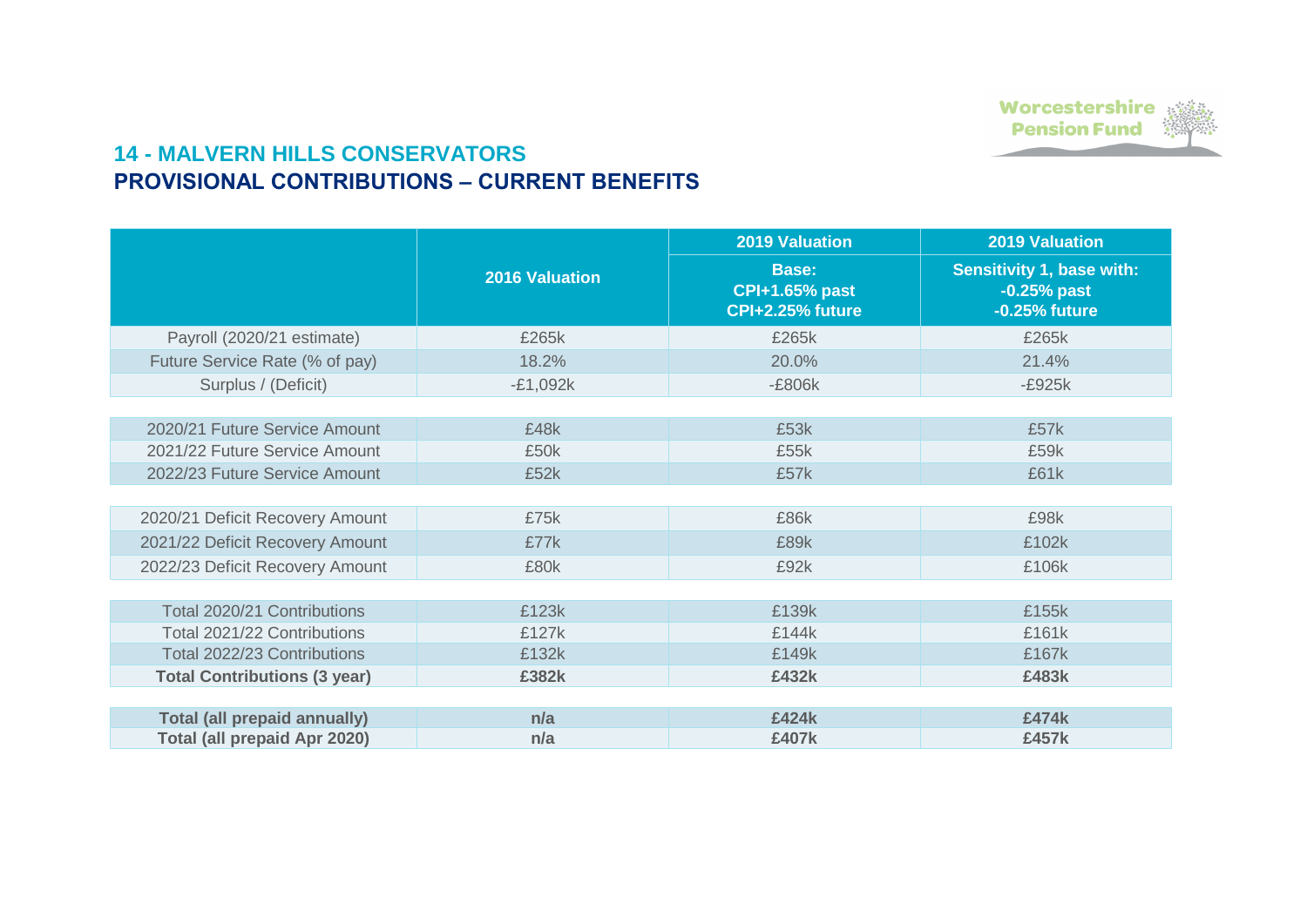## **14 - MALVERN HILLS CONSERVATORS ANALYSIS OF CHANGE SINCE 2016**